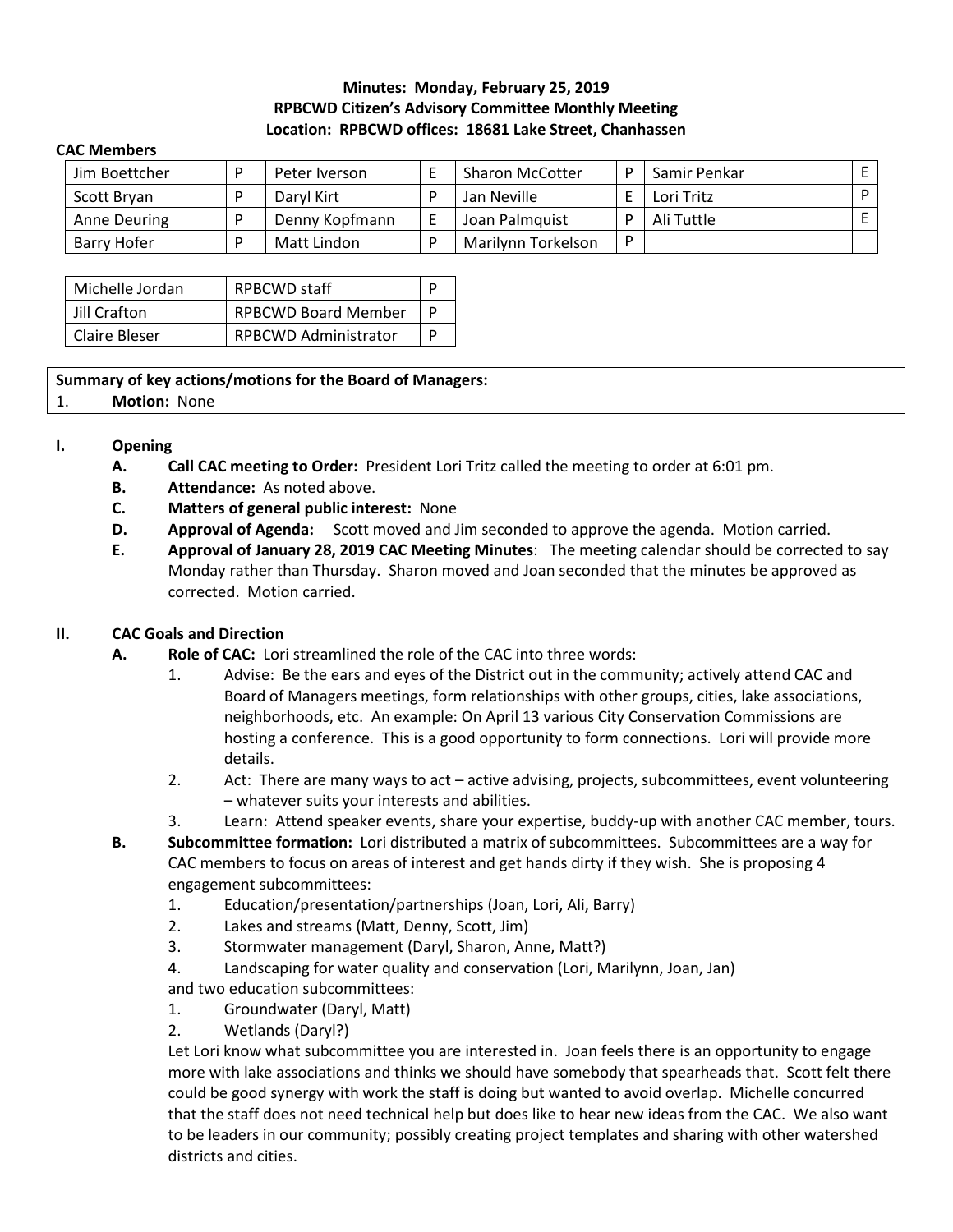Matt suggested that each subcommittee have a charter with a plan, goals and projects. One example could be to present the information we garnered from last year's wetland tour for the new members and others that couldn't be there. Subcommittees can meet ahead of the CAC meeting, or over coffee, phone or email. As team comes to fruition the goals may form. Examples of charters will be distributed to us (Sharon – storm drains; Joan – speakers bureau). Please try to meet before the next meeting. We will take time in our next meeting to develop our charters.

### **III. Staff Report:**

- **A. Staff Profile**: Claire Bleser, District Administrator, walked us through the organizational structure of the District. She also gave an overview of her responsibilities: Claire works to make sure we implement the 10 year plan projects, follow the law, works with legal, accountant, plan amendments, provide updates to communities and associations, works with state agencies (MPCA, etc), works with researchers from U of M, writes and administers cooperative agreements with city, school, private property owners (the district doesn't own land), applies for grants to fund special water quality benefitting projects like water reuse systems and wetland restoration. The District is the fiscal agent for the Hennepin County Chloride Initiative. The lower MN watershed districts in Hennepin Co. are teaming up on cooperative projects. There is a wide breadth of projects. Claire encouraged the CAC to share items of concern with her.
- **B. Cost Share draft #2**: Michelle reported that the Board of Managers is in favor of moving ahead with the Cost Share revamp. Two changes since we last saw it:
	- 1. Conservation topic was removed as a sole goal, which effectively removes irrigation sensors as an eligible project. Carver WMO is developing a targeted rain sensor data collection which Michelle will be watching carefully.
	- 2. Funding is allowed for incremental projects, funding only the difference between the cost of the effort to improve the water quality and the cost of a project that has no water quality value or negative value. For example, we might fund the difference between the cost of pervious paving and the cost of impervious paving. We wouldn't fund the entire cost of new pervious paving because it doesn't provide an improvement in water quality.

Michelle ran some test scoring projects. She found that projects with education components always scored high, but good water quality projects without an education component scored low. Michelle specifically asked for feedback on this issue. Should education be a necessary part of the cost share project? Yes, but maybe it could be low key, as in photos as opposed to a busload of people touring. We're trying to shift cultural norms, but our main goal is to improve water quality. Maybe the scoring could be weighted somehow to improve scores of solid water quality projects.

Joan suggested that the native/nonnative plant requirements are confusing. Marilynn wondered why Hot Lips turtle head is included on the list when we have perfectly good native turtle head that performs even better. Michelle explained that allowing non-natives in a rain garden can make the difference in an acceptable project for some people. Joan also wondered if the native plant information that she and Marilynn produced could be a resource for Cost Share program applicants? Michelle will get it on the website.

Lori asked about the deadlines and the ability to reapply with the same project. Michelle explained that if the applicant could change the project to an acceptable level they could reapply, such as bringing the cost down if it was originally considered not cost effective.

The application will likely be a form that will need to be completed in one session. It is too expensive to have an all online application with individual logins and passwords. Matt wondered if the form could be smart enough to know if it is complete? Could we upload additional documents? The company creating our permitting software is adding a component for tracking cost share projects, but it won't be ready until summer.